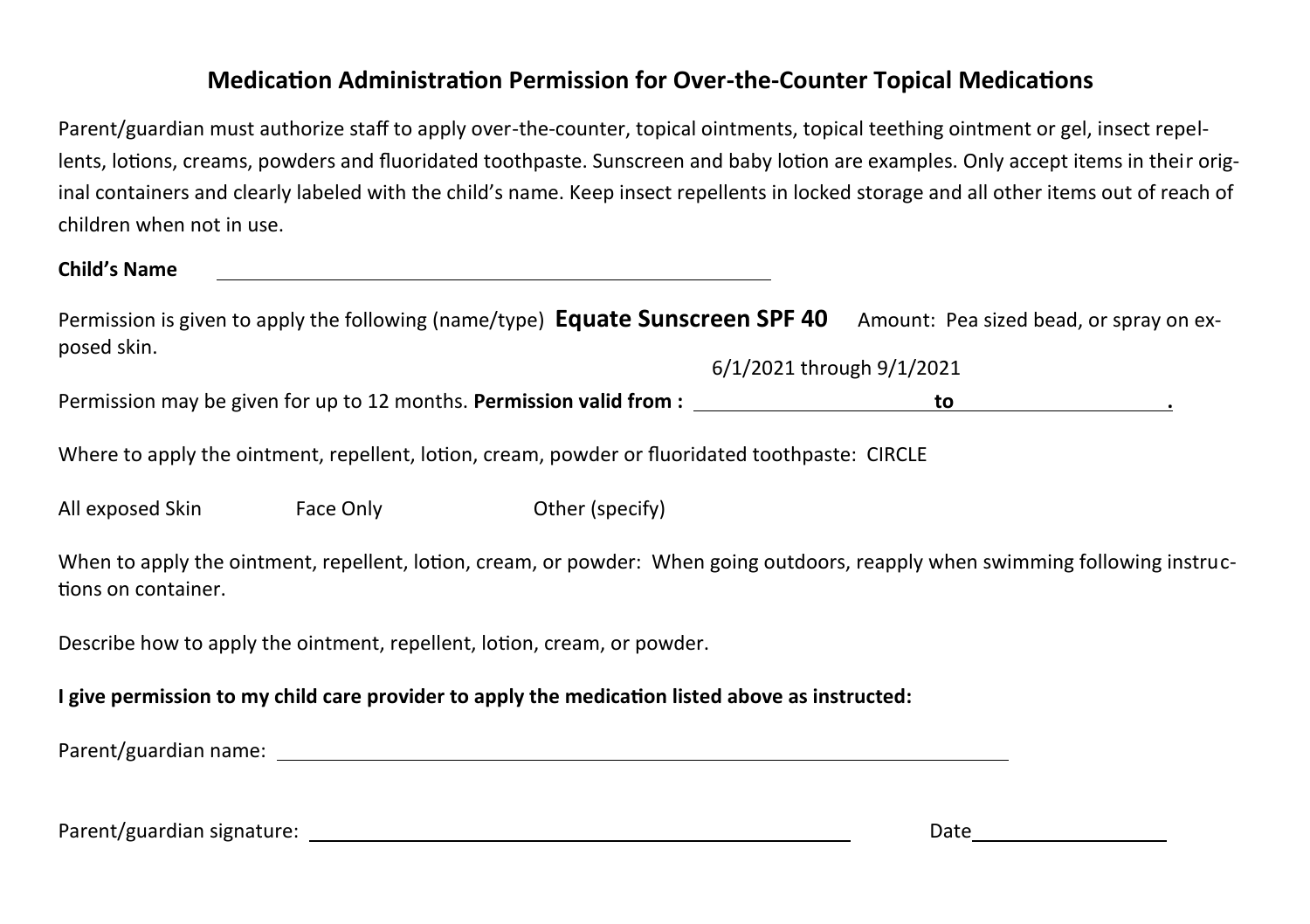## **Off-Premise ActivityPermission**

| A. Parent and Child Information                                     |                          |                   |                              |                    |
|---------------------------------------------------------------------|--------------------------|-------------------|------------------------------|--------------------|
| Name of Parent                                                      | $\Box$ Emergency Contact |                   | Telephone Number - Primary   |                    |
|                                                                     |                          |                   |                              |                    |
| Name of Child                                                       | $\Box$ Picture attached  |                   | Telephone Number - Secondary |                    |
|                                                                     |                          |                   |                              |                    |
| <b>B. Emergency Contact Information (non-parent)</b>                |                          |                   |                              |                    |
| Name                                                                |                          |                   | <b>Telephone Number</b>      |                    |
|                                                                     |                          |                   |                              |                    |
| <b>C. Authorized Destination and Departure and Return Times</b>     |                          |                   |                              |                    |
| Location of off-premise activity                                    |                          | Departure Time    |                              | <b>Return Time</b> |
| Macon County Rec Park Pool                                          |                          | 9:30a             |                              | 1pm                |
| D. Parent Signature and Date                                        |                          |                   |                              |                    |
| Permission to participate is valid from [give date] to [give date]. |                          |                   |                              |                    |
| From<br>To<br>6/1/2021<br>9/1/2021                                  |                          | (up to 12 months) |                              |                    |
| Signature of Parent or Guardian                                     |                          | Date              |                              |                    |
|                                                                     |                          |                   |                              |                    |

NC DIVISION OF CHILD DEVELOPMENT AND EARLY EDUCATION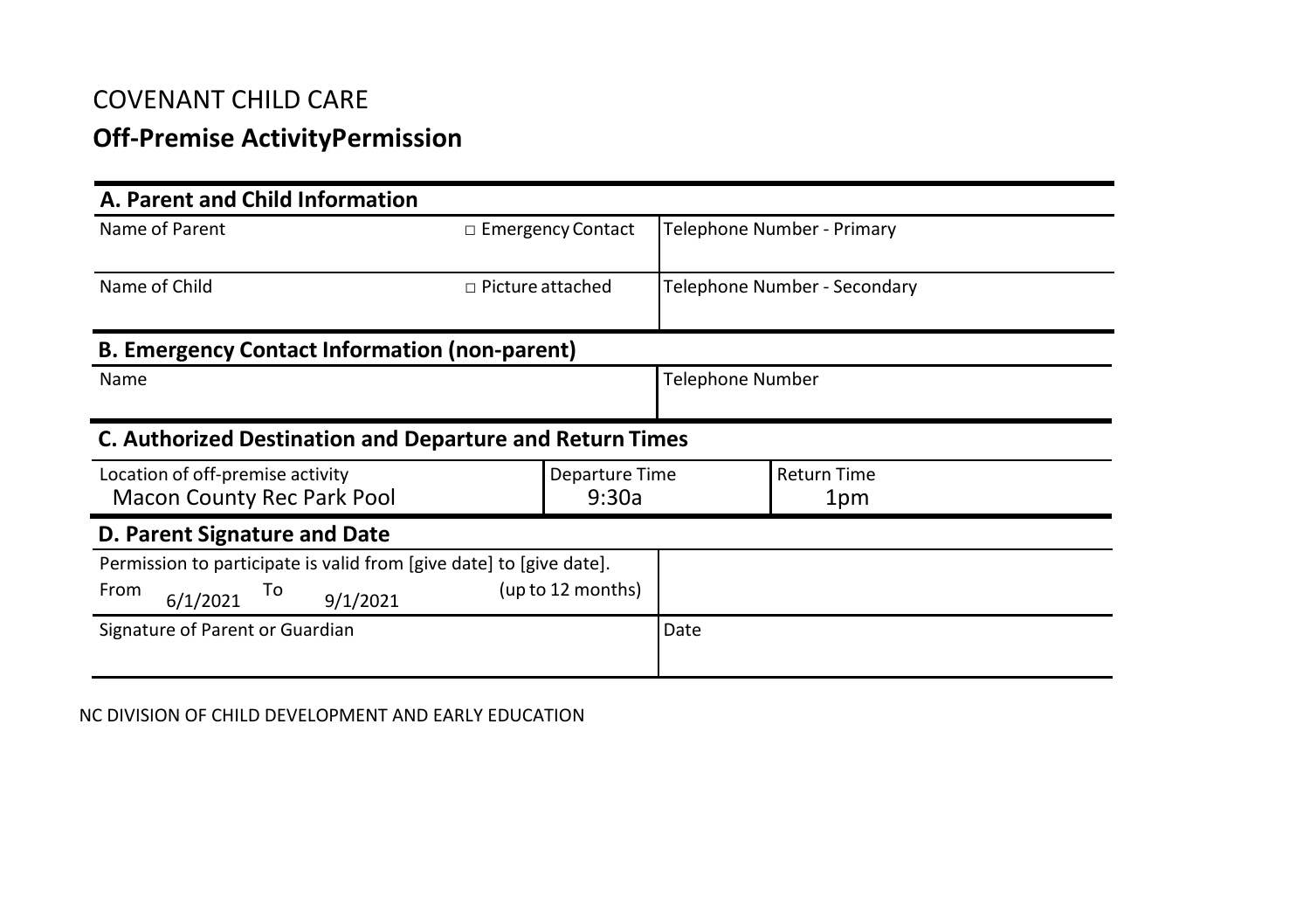# Permission to Participate in Aquatic Activities **CHILDREN 3-12YEARS OF AGE**

#### **SUPERVISION OF AQUATIC ACTIVITIES**

Children must be adequately always supervised by center staff.

Adequate supervision means that half of the center staff needed to meet the staff-ratios for aquatic activities is in the water and the other half is out of the water. If an uneven number of staff are needed to meet the required staff-child ratios, the majority of staff must be in the pool.

Adequate supervision is also necessary while children are using changing rooms, rest rooms, and while they are moving to and from the transportation vehicle to the activity area. A staff floater will be required to accompany children to the restroom and in dressing rooms.

Caregivers will evaluate each child's skill level in the water. A test by a certified lifeguard/instructor is the best way to determine a child's skill level. However, regardless of an individual's skill level, close supervision always is imperative.

Children who do not follow the POOL RULES will be removed from the pool, placed in time out and picked up by the director and taken back to the center. The child's parent will be notified by way of a behavioral report and acknowledged by signature.

The center's Transportation and Field Trip Policy will be followed to and from the pool.

In case of emergency children will be directed to exit the water and gather in a designated area for a head count and departure.

### **The undersigned parent/guardian gives permission for:**

#### **Child's Name Date of Birth**

To participate in aquatics activities offsite and in accordance with the center's Transportation and Field Trip Policy.

Parent/Guardian Signature Date

Director Signature Date Date Date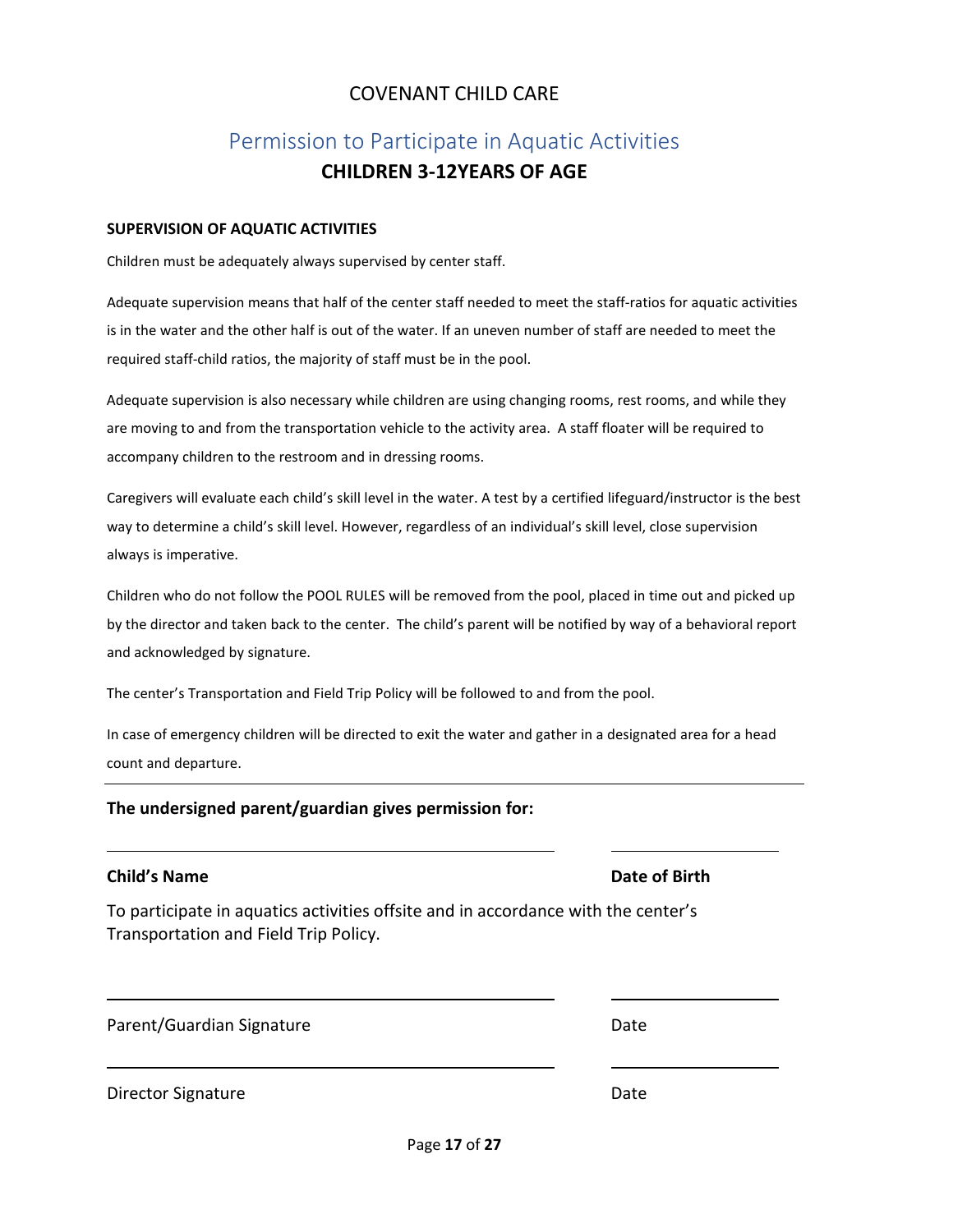# Field Trip Policy

The purpose of this policy is to provide guidelines for the safety of students, teachers and chaperones on field trips, thereby allowing teachers to maintain control and to maximize the learning opportunity. This policy also provides guidelines for acceptable behavior for students and chaperones.

Students, ages 3 years – 12 years of age are provided with the opportunity to attend local, non-overnight, field trips a few times a year.

#### Field Trip Fees and Permissions

All field trip fees are due on a designated date prior to the field trip as specified in the permission slip. In the event a student has not, by the designated date, remitted payment for fees and permission associated with a field trip, the student will not be allowed to attend the field trip. The student will remain at the School and appropriate school work or activities will be assigned.

#### Transportation

Transportation for trips will be provided by the childcare center in accordance with the center Transportation Policy. Covenant Child Care may make arrangements to hire other available commercial vehicles for field trips if necessary.

#### Parent Responsibilities

It is the parent's responsibility to provide a car seat for the child for the fieldtrip. Covenant reserves the right to not take a child if it is determined that the child requires a car seat and one is not provided.

#### Parent Chaperones

Requests for parent chaperones may be made for the field trip. Parents will indicate their willingness to chaperone on their child's field trip permission form. Parents will be notified if they have been selected as field trip chaperone. Parents may transport only their children in their personal automobile.

Parents not selected to chaperone may not attend the field trip with their child unless they have requested in advance, and received, written permission from the director to attend.

#### Parent Chaperone Guidelines

- $\triangleright$  Each chaperone is responsible for abiding by the following guidelines:
- $\triangleright$  Siblings may not attend any field trip.
- $\triangleright$  Do not talk on a cell phone for an extended conversation anytime the chaperone is responsible for students on the trip, except as required for student health, safety, welfare, or to get the students to and from the destination.
- $\triangleright$  Do not provide snacks to any student.
- $\triangleright$  Know where the students assigned to your group are at all times.
- $\triangleright$  Do not leave your group unattended at any time during the field trip.
- Ensure your group maintains behavior standards consistent with Covenant Child Care expectations.
- $\triangleright$  Do not give permission to students to do anything that contradicts the written or spoken instructions of the teacher or administrator in charge.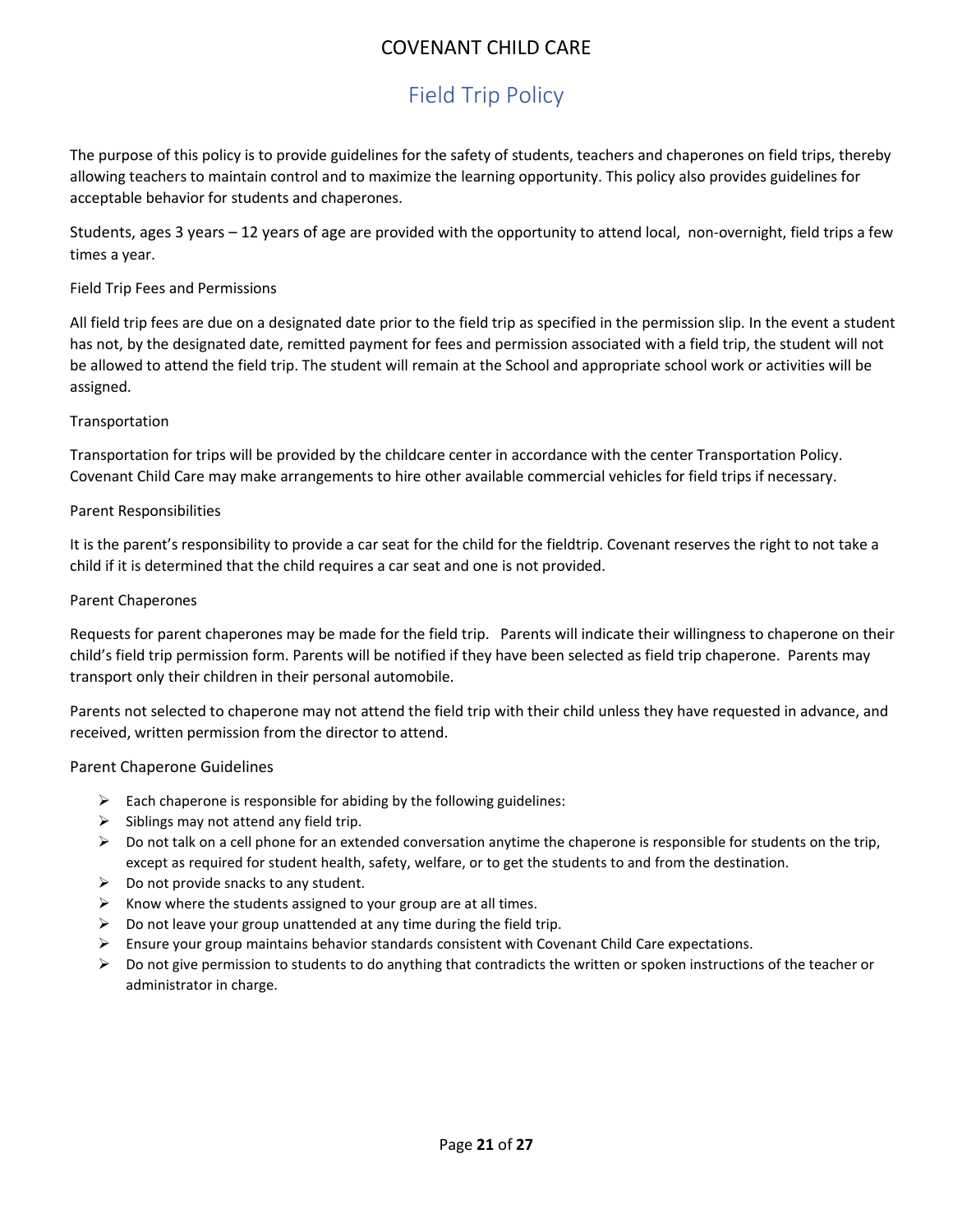#### Student Expectations

Students are expected to display respect for others, self-restraint, and good manners on all field trips just as they are at Covenant Child Care. Disrespectful, insubordinate, or unsafe behavior on a field trip is unacceptable and may result in exclusion from activities in addition to disciplinary action at school. In extreme cases, parents will be contacted and asked to arrange for their child to be picked up immediately.

Behavior History

- $\triangleright$  A student is ineligible to attend field trips if there are serious behavior or safety concerns, included but not limited to: failure to follow directions; inability to stay close to a chaperone; or a tendency to wander; demonstrated at any off-campus, school-campus event or a prior field trip.
- $\triangleright$  Behavior that interferes with the learning of other students, or jeopardizes the safety of students or staff, then the student may be declared ineligible to attend field trips. In extreme cases, parents may be asked to arrange for the student's immediate transportation home.

#### Mandatory Parent Meetings

If a meeting is scheduled, and parents do not attend mandatory informational meeting(s) prior to the trip, the student may be excluded from the trip or excluded from registering for the trip.

INJURY/ILLNESS

Covenant's current Illness/Emergency policies apply at off campus field trips the same as at the childcare center.

#### PARENT ACKNOWLEDGMENT

|  | the parent/guardian of |
|--|------------------------|
|  |                        |

(student) DOB:

Acknowledge receipt of Covenant Child Care's Field Trip Policy, and I agree to abide by the rules set forth should my child be allowed to attend a field trip.

Parent/Guardian Signature Date Date

Facility Representative **Date** 

ADOPTED 11.1.2020